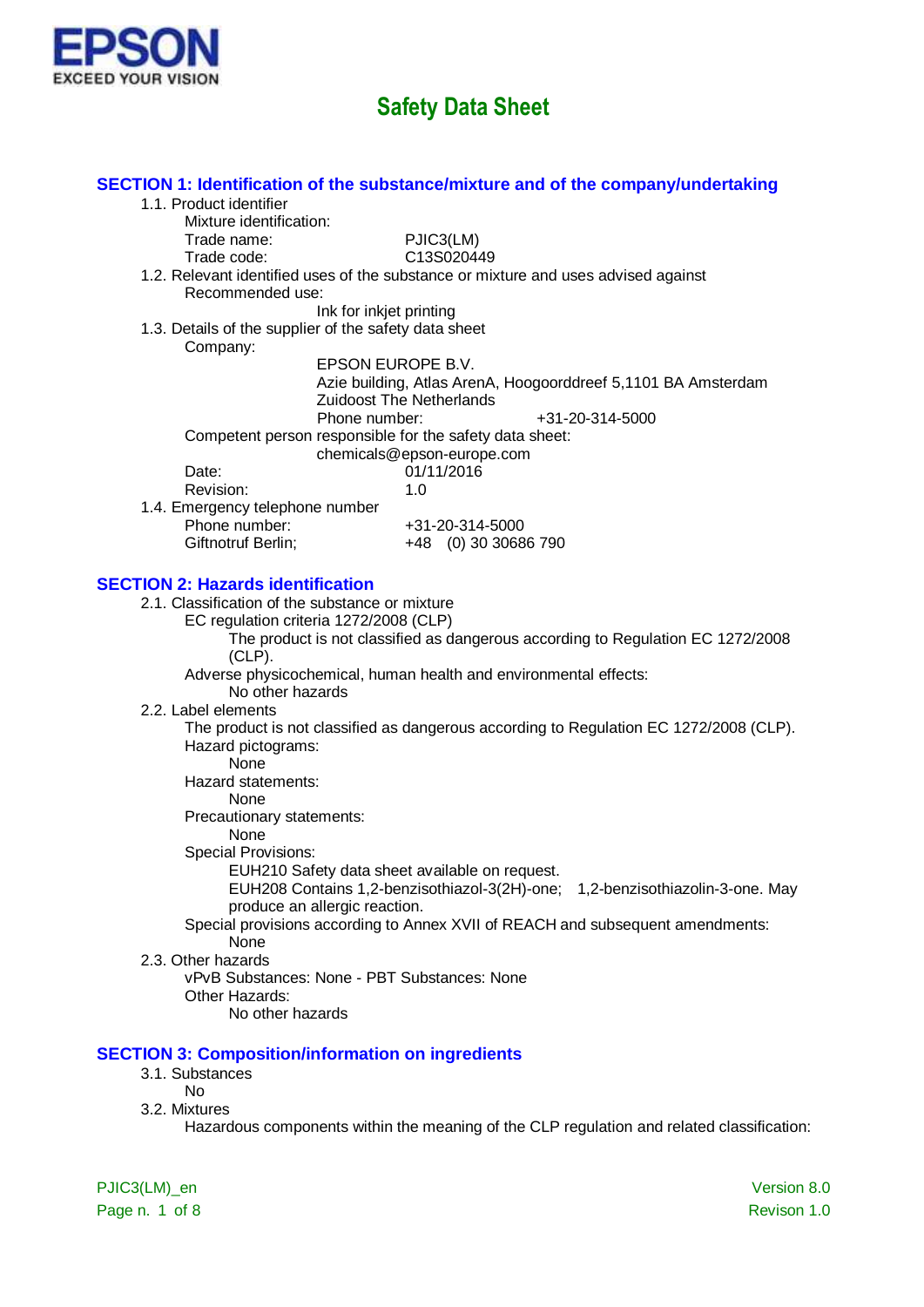

| Qty            | <b>Name</b>                       | <b>Ident. Number</b> |                        | <b>Classification</b>             |
|----------------|-----------------------------------|----------------------|------------------------|-----------------------------------|
| $50\%$ ~       | Water                             | CAS:                 | 7732-18-5              | The product is not classified as  |
| 65%            |                                   | EC:                  | 231-791-2              | dangerous according to            |
|                |                                   |                      |                        | Regulation EC 1272/2008 (CLP).    |
| $10\% -$       | Glycerol                          | CAS:                 | $56 - 81 - 5$          | The product is not classified as  |
| 12.5%          |                                   | EC:                  | 200-289-5              | dangerous according to            |
|                |                                   |                      |                        | Regulation EC 1272/2008 (CLP).    |
| $7\%$ ~        | 2-[2-(2-butoxyethoxy)et           | Index                | 603-183-00-0           | 3.3/1 Eye Dam. 1 H318             |
| 10%            | hoxy]ethanol;                     | number:              |                        |                                   |
|                | TEGBE; triethylene                | CAS:                 | 143-22-6               |                                   |
|                | glycol monobutyl ether            | EC:                  | 205-592-6              |                                   |
|                |                                   |                      | REACH No.: 01-21194751 |                                   |
|                |                                   |                      | 07-38                  |                                   |
| $1\% \sim 3\%$ | M-119                             | EC:                  | 443-370-2              | 3.3/1 Eye Dam. 1 H318             |
| $0.5% \sim$    | Triethanol amine                  | CAS:                 | $102 - 71 - 6$         | The product is not classified as  |
| 1%             |                                   | EC:                  | 203-049-8              | dangerous according to            |
|                |                                   |                      |                        | Regulation EC 1272/2008 (CLP).    |
| $< 0.05\%$     | 1,2-benzisothiazol-3(2<br>H)-one; | Index<br>number:     | 613-088-00-6           | ♦<br>3.1/4/Oral Acute Tox. 4 H302 |
|                | 1,2-benzisothiazolin-3-           | CAS:                 | 2634-33-5              | ♦<br>3.2/2 Skin Irrit. 2 H315     |
|                | one                               | EC:                  | 220-120-9              | 3.3/1 Eye Dam. 1 H318             |
|                |                                   |                      |                        | 3.4.2/1-1A-1B Skin Sens.          |
|                |                                   |                      |                        | 1,1A,1B H317                      |
|                |                                   |                      |                        | 4.1/A1 Aquatic Acute 1 H400       |

#### **SECTION 4: First aid measures**

- 4.1. Description of first aid measures
	- In case of skin contact:
		- Wash with plenty of water and soap.
	- In case of eyes contact:

In case of contact with eyes, rinse immediately with plenty of water and seek medical advice.

In case of Ingestion:

Do not under any circumstances induce vomiting. OBTAIN A MEDICAL EXAMINATION IMMEDIATELY.

In case of Inhalation:

Remove casualty to fresh air and keep warm and at rest.

- 4.2. Most important symptoms and effects, both acute and delayed None
- 4.3. Indication of any immediate medical attention and special treatment needed Treatment:

None

#### **SECTION 5: Firefighting measures**

5.1. Extinguishing media

Suitable extinguishing media:

- Water.
- Carbon dioxide (CO2).

Extinguishing media which must not be used for safety reasons:

- None in particular.
- 5.2. Special hazards arising from the substance or mixture

Page n. 2 of 8 Revison 1.0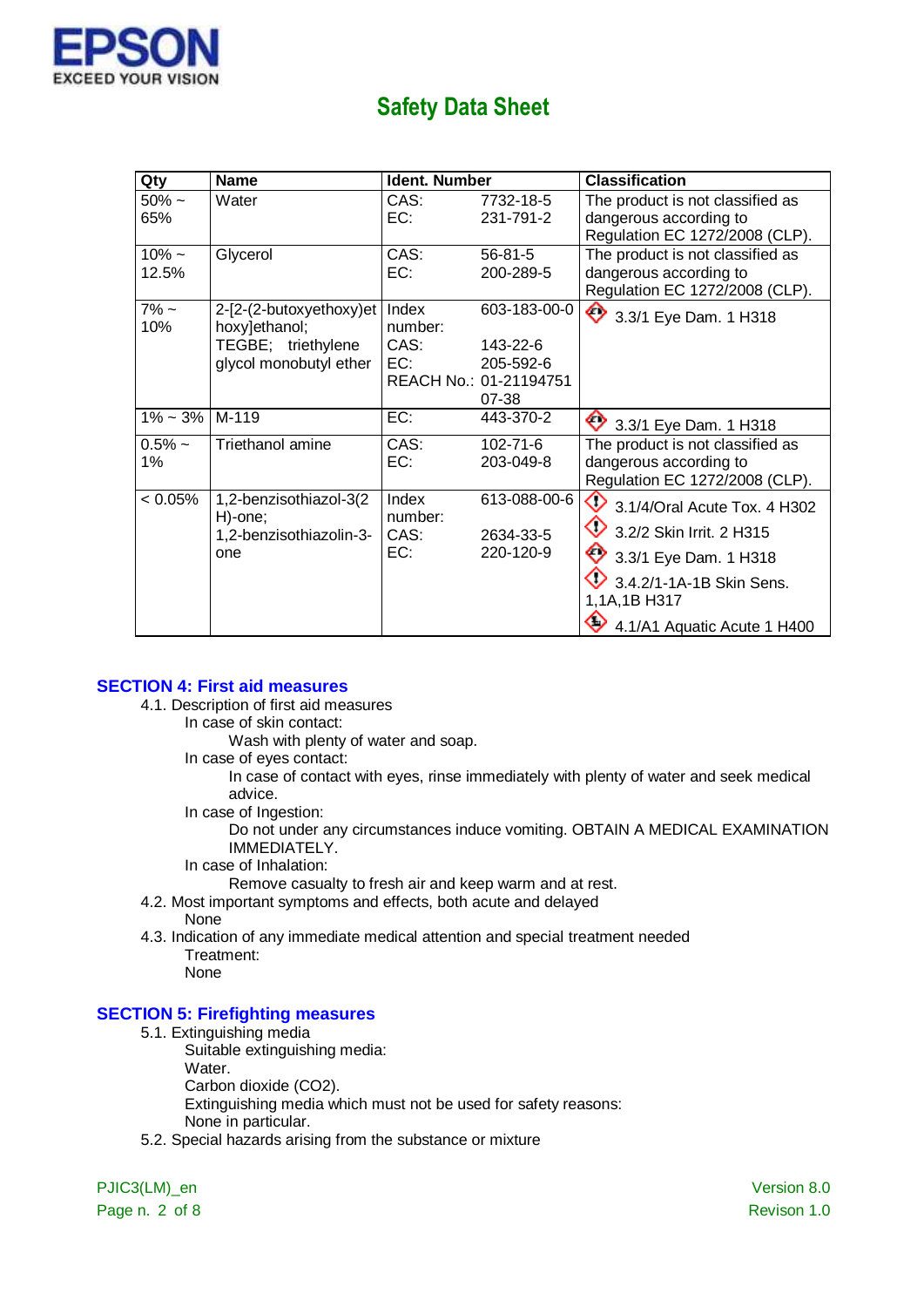

Do not inhale explosion and combustion gases.

Burning produces heavy smoke.

- 5.3. Advice for firefighters
	- Use suitable breathing apparatus .

Collect contaminated fire extinguishing water separately. This must not be discharged into drains.

Move undamaged containers from immediate hazard area if it can be done safely.

### **SECTION 6: Accidental release measures**

- 6.1. Personal precautions, protective equipment and emergency procedures Wear personal protection equipment.
	- Remove persons to safety.

See protective measures under point 7 and 8.

6.2. Environmental precautions Do not allow to enter into soil/subsoil. Do not allow to enter into surface water or drains. Retain contaminated washing water and dispose it. In case of gas escape or of entry into waterways, soil or drains, inform the responsible

authorities.

- Suitable material for taking up: absorbing material, organic, sand
- 6.3. Methods and material for containment and cleaning up Wash with plenty of water.
- 6.4. Reference to other sections See also section 8 and 13

### **SECTION 7: Handling and storage**

7.1. Precautions for safe handling

Avoid contact with skin and eyes, inhalation of vapours and mists. Do not eat or drink while working.

See also section 8 for recommended protective equipment.

7.2. Conditions for safe storage, including any incompatibilities

- Keep away from food, drink and feed. Incompatible materials: None in particular. Instructions as regards storage premises: Adequately ventilated premises.
- 7.3. Specific end use(s) None in particular

## **SECTION 8: Exposure controls/personal protection**

- 8.1. Control parameters
	- Glycerol CAS: 56-81-5
		- OEL Type: OSHA LTE: 5 mg/m3 Notes: PEL, as mist, respirable fraction

- OEL Type: OSHA - LTE: 15 mg/m3 - Notes: PEL, as mist, total dust

- DNEL Exposure Limit Values
	- No data available
- PNEC Exposure Limit Values

2-[2-(2-butoxyethoxy)ethoxy]ethanol; TEGBE; triethylene glycol monobutyl ether - CAS: 143-22-6

Target: Fresh Water - Value: 1.5 mg/l

Target: Freshwater sediments - Value: 5.77 mg/kg

Target: Marine water - Value: 0.15 mg/l

Target: Marine water sediments - Value: 0.13 mg/kg

Target: Microorganisms in sewage treatments - Value: 200 mg/l

8.2. Exposure controls

PJIC3(LM)\_en version 8.0 Page n. 3 of 8 Revison 1.0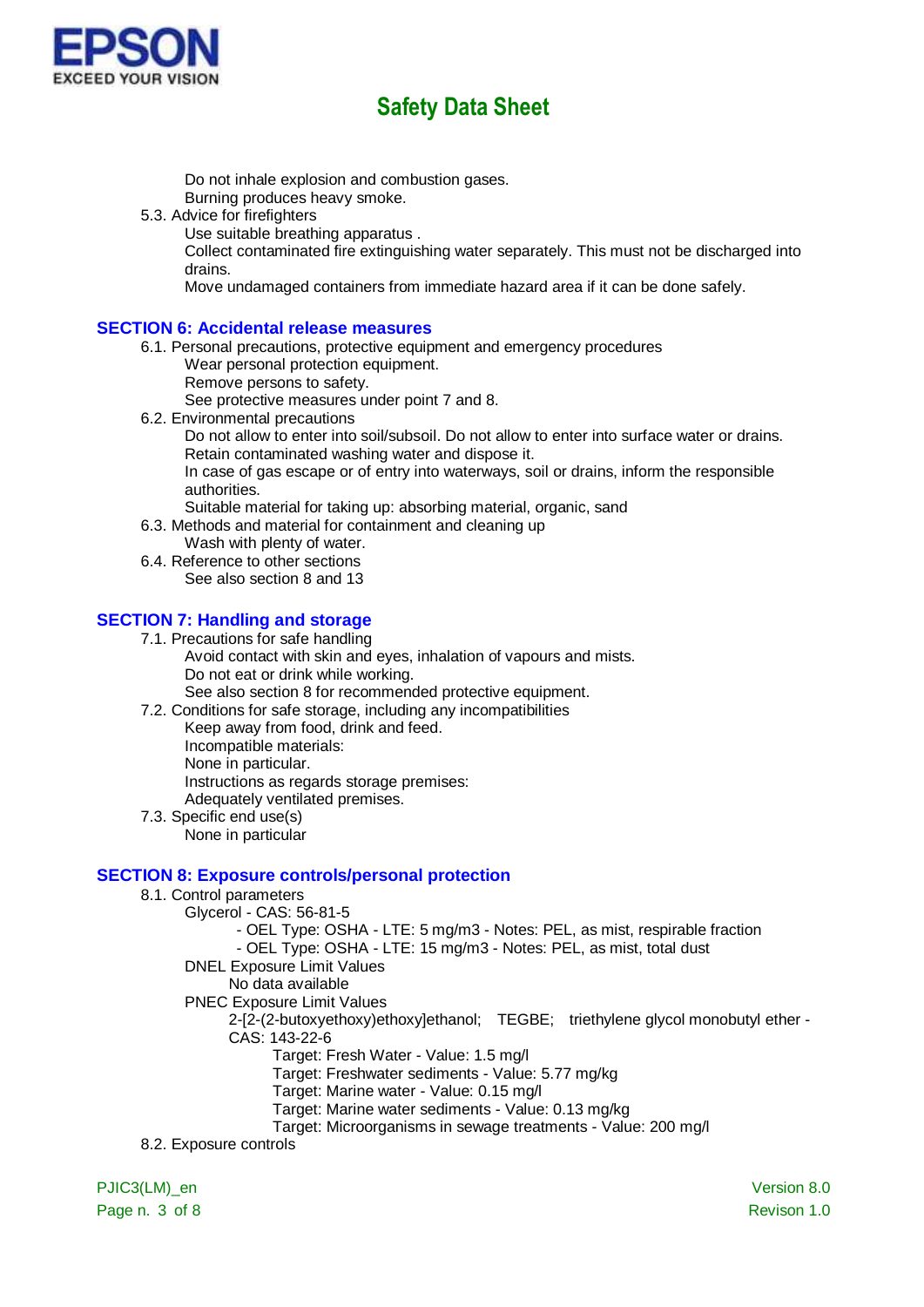

Eye protection: Not needed for normal use. Anyway, operate according good working practices. Protection for skin: No special precaution must be adopted for normal use. Protection for hands: Not needed for normal use. Respiratory protection: Not needed for normal use. Thermal Hazards: None Environmental exposure controls: None Appropriate engineering controls: None

### **SECTION 9: Physical and chemical properties**

9.1. Information on basic physical and chemical properties Appearance and colour: Light Magenta Liquid Odour: Slightly No data available<br> $8.6 \sim 9.6$  at 20 °C  $pH$ : 8.6 ~ 9.6 Melting point / freezing point: No data available Initial boiling point and boiling range: No data available Solid/gas flammability: No data available Upper/lower flammability or explosive limits: No data available Vapour density: No data available Flash point: The Contract of the Does not flash until 100 °C / 212 ° F (closed cup method, ASTM D 3278) Evaporation rate:<br>
Vapour pressure:<br>
Vapour pressure:<br>
Vapour pressure: Vapour pressure: Relative density: 1.056 at 20 °C Solubility in water: Complete Solubility in oil:<br>
Partition coefficient (n-octanol/water): No data available<br>
No data available Partition coefficient (n-octanol/water): Auto-ignition temperature: No data available Decomposition temperature: No data available<br>Viscosity:  $\leq 5$  mPa s at 20 °C Viscosity:  $\leftarrow$  5 mPa·s at 20 °C at 20 °C at 20 °C at 20 °C at 20 °C at 20 °C at 20 °C at 20 °C at 20 °C at 20 °C at 20 °C at 20 °C at 20 °C at 20 °C at 20 °C at 20 °C at 20 °C at 20 °C at 20 °C at 20 °C at 20 °C at 20 °C Explosive properties: Oxidizing properties: No data available 9.2. Other information Miscibility: Miscibility: No data available Fat Solubility: The Contract of the No data available Conductivity: Conductivity: Conductivity:

#### **SECTION 10: Stability and reactivity**

- 10.1. Reactivity
	- Stable under normal conditions
- 10.2. Chemical stability Stable under normal conditions
- 10.3. Possibility of hazardous reactions None
- 10.4. Conditions to avoid Stable under normal conditions.
- 10.5. Incompatible materials

Page n. 4 of 8 Revison 1.0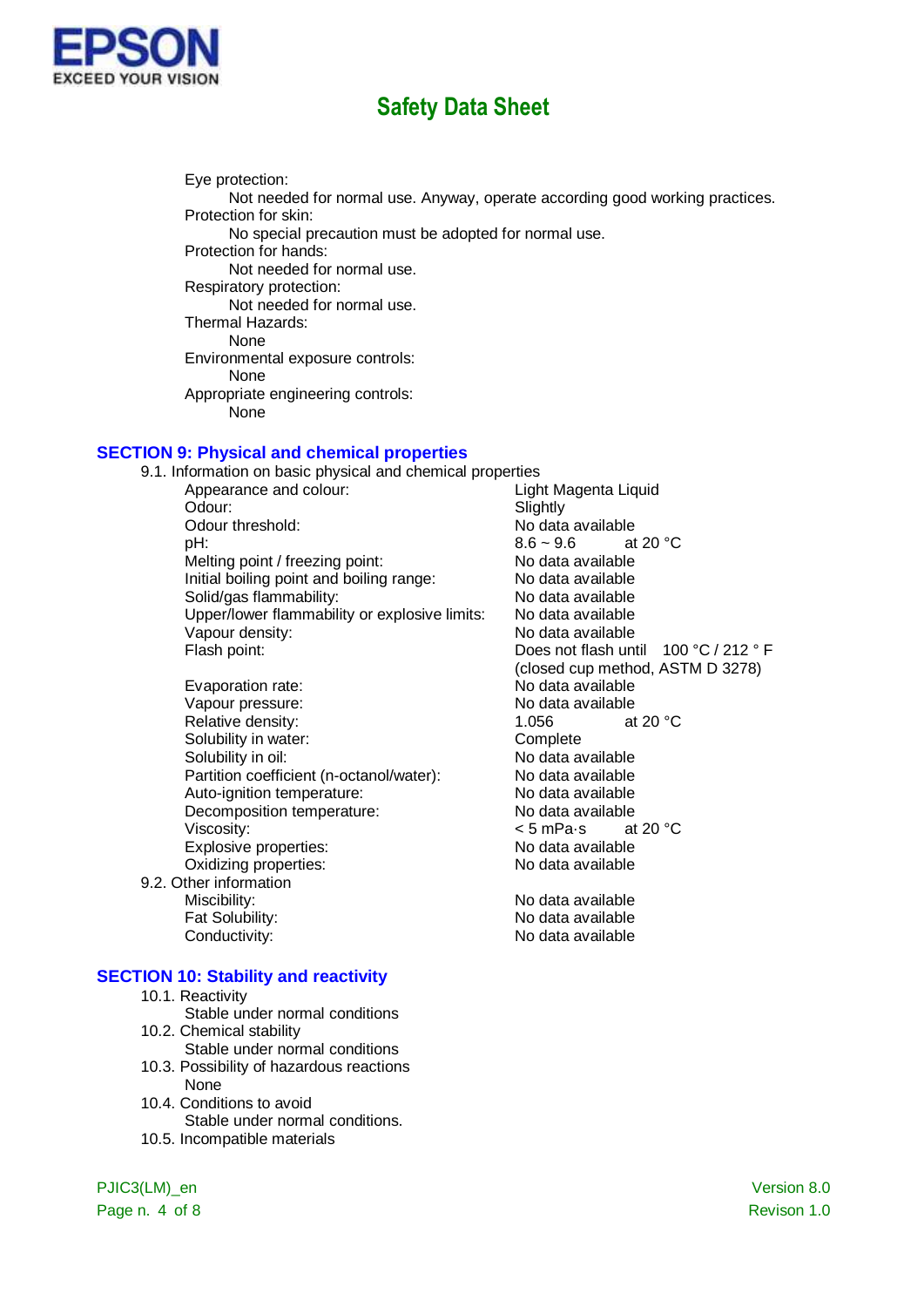

None in particular.

10.6. Hazardous decomposition products None.

#### **SECTION 11: Toxicological information**

11.1. Information on toxicological effects

Toxicological information of the mixture:

a) acute toxicity:

Test: LD50 - Route: Oral - Species: Rat > 2500 mg/kg

- Test: LD50 Route: Dermal Species: Rat > 2000 mg/kg
- b) skin corrosion/irritation:

Test: Skin Irritant - Species: Rabbit Non-irritant

c) serious eye damage/irritation:

Test: Eye Irritant - Species: Rabbit Mild irritant

- d) respiratory or skin sensitisation:
	- Test: Skin Sensitisation Route: LLNA Species: Mouse Non-sensitiser

e) germ cell mutagenicity:

Test: Mutagenesis - Species: Salmonella Typhimurium and Escherichia coli **Negative** 

Toxicological information of the main substances found in the mixture:

Glycerol - CAS: 56-81-5

a) acute toxicity:

Test: LD50 - Route: Oral - Species: Guinea pig = 7750 mg/kg - Source: Journal of Industrial Hygiene and Toxicology. Vol. 23, Pg. 259, 1941

Test: LDLo - Route: Oral - Species: Human = 1428 mg/kg - Source: "Toxicology of Drugs and Chemicals," Deichmann, W.B., New York, Academic Press, Inc., 1969Vol. -, Pg. 288, 1969. - Notes: BEHAVIORAL: HEADACHE

GASTROINTESTINAL: NAUSEA OR VOMITING

2-[2-(2-butoxyethoxy)ethoxy]ethanol; TEGBE; triethylene glycol monobutyl ether - CAS: 143-22-6

a) acute toxicity:

Test: LD50 - Route: Dermal - Species: Rabbit = 3.54 ml/kg - Source: American Industrial Hygiene Association Journal. Vol. 23, Pg. 95, 1962.

Test: LD50 - Route: Oral - Species: Rat = 5300 mg/kg - Source: Office of Toxic Substances Report. Vol. OTS,

Triethanol amine - CAS: 102-71-6

a) acute toxicity:

Test: LD50 - Route: Oral - Species: Guinea pig = 2200 mg/kg - Source: "Toxicometric Parameters of Industrial Toxic Chemicals Under Single Exposure," Izmerov, N.F., et al., Moscow, Centre of International Projects, GKNT, 1982Vol. -, Pg. 114, 1982.

Test: LD50 - Route: Oral - Species: Mouse = 5846 mg/kg - Source: Science Reports of the Research Institutes, Tohoku University, Series C: Medicine. Vol. 36(1-4), Pg. 10, 1989. - Notes: GASTROINTESTINAL: "HYPERMOTILITY, DIARRHEA" KIDNEY, URETER, AND BLADDER: OTHER CHANGES BEHAVIORAL: CONVULSIONS OR EFFECT ON SEIZURE THRESHOLD

If not differently specified, the information required in Regulation (EU) 2015/830 listed below must be considered as 'No data available':

a) acute toxicity;

- b) skin corrosion/irritation;
- c) serious eye damage/irritation;
- d) respiratory or skin sensitisation;
- e) germ cell mutagenicity;

PJIC3(LM)\_en version 8.0 Page n. 5 of 8 Revison 1.0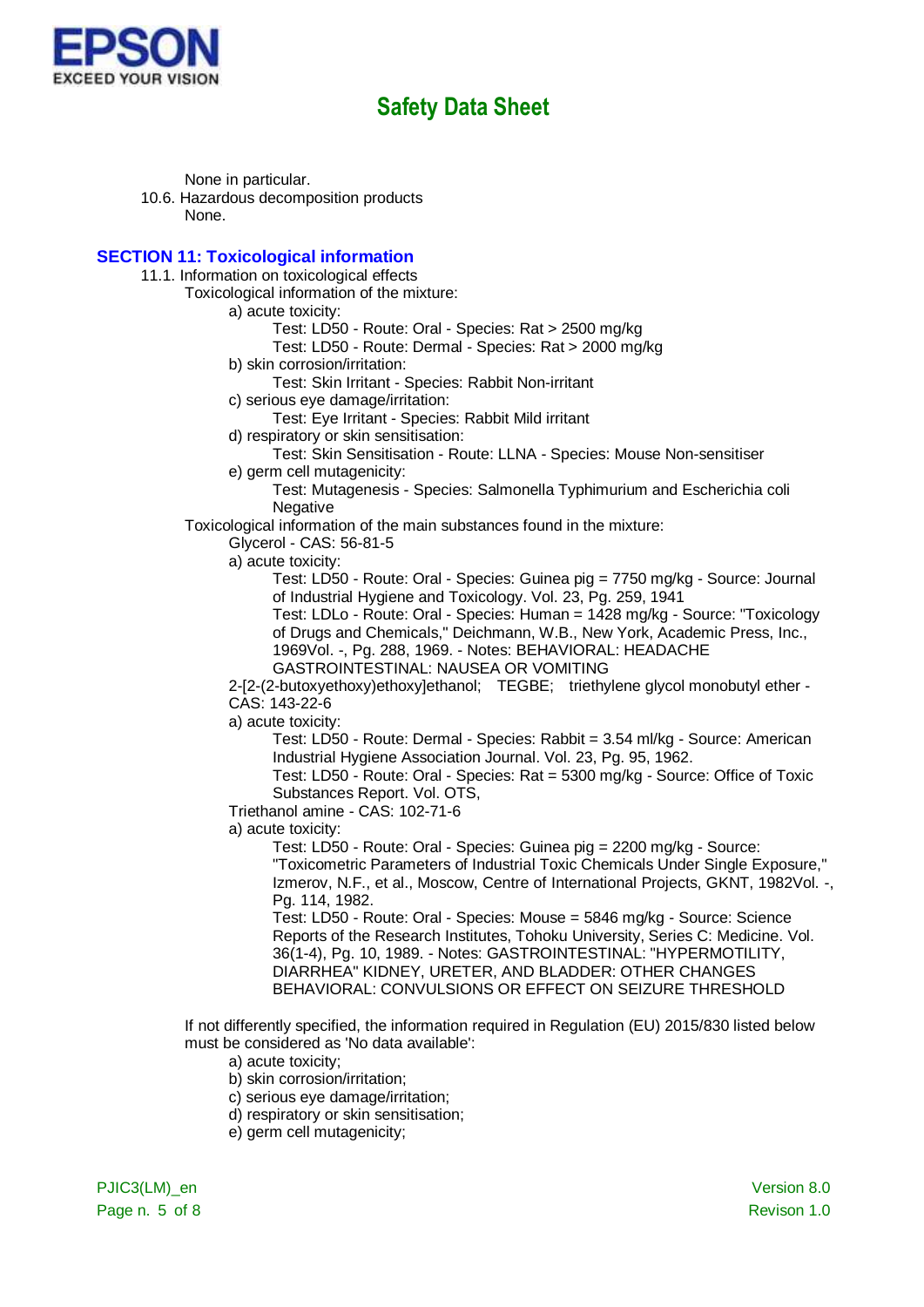

- f) carcinogenicity;
- g) reproductive toxicity;
- h) STOT-single exposure;
- i) STOT-repeated exposure;
- j) aspiration hazard.

### **SECTION 12: Ecological information**

- 12.1. Toxicity
	- Adopt good working practices, so that the product is not released into the environment. No data available
- 12.2. Persistence and degradability No data available
- 12.3. Bioaccumulative potential No data available
- 12.4. Mobility in soil
	- No data available
- 12.5. Results of PBT and vPvB assessment vPvB Substances: None - PBT Substances: None
- 12.6. Other adverse effects None

#### **SECTION 13: Disposal considerations**

- 13.1. Waste treatment methods
	- Recover if possible. In so doing, comply with the local and national regulations currently in force.

### **SECTION 14: Transport information**

- 14.1. UN number
	- Not classified as dangerous in the meaning of transport regulations.
- 14.2. UN proper shipping name No data available
- 14.3. Transport hazard class(es) No data available
- 14.4. Packing group
	- No data available
- 14.5. Environmental hazards
	- No data available
- 14.6. Special precautions for user
	- No data available
- 14.7. Transport in bulk according to Annex II of MARPOL73/78 and the IBC Code No data available

#### **SECTION 15: Regulatory information**

15.1. Safety, health and environmental regulations/legislation specific for the substance or mixture

Dir. 98/24/EC (Risks related to chemical agents at work) Dir. 2000/39/EC (Occupational exposure limit values) Regulation (EC) n. 1907/2006 (REACH) Regulation (EC) n. 1272/2008 (CLP) Regulation (EC) n. 790/2009 (ATP 1 CLP) and (EU) n. 758/2013 Regulation (EU) 2015/830 Regulation (EU) n. 286/2011 (ATP 2 CLP) Regulation (EU) n. 618/2012 (ATP 3 CLP) Regulation (EU) n. 487/2013 (ATP 4 CLP)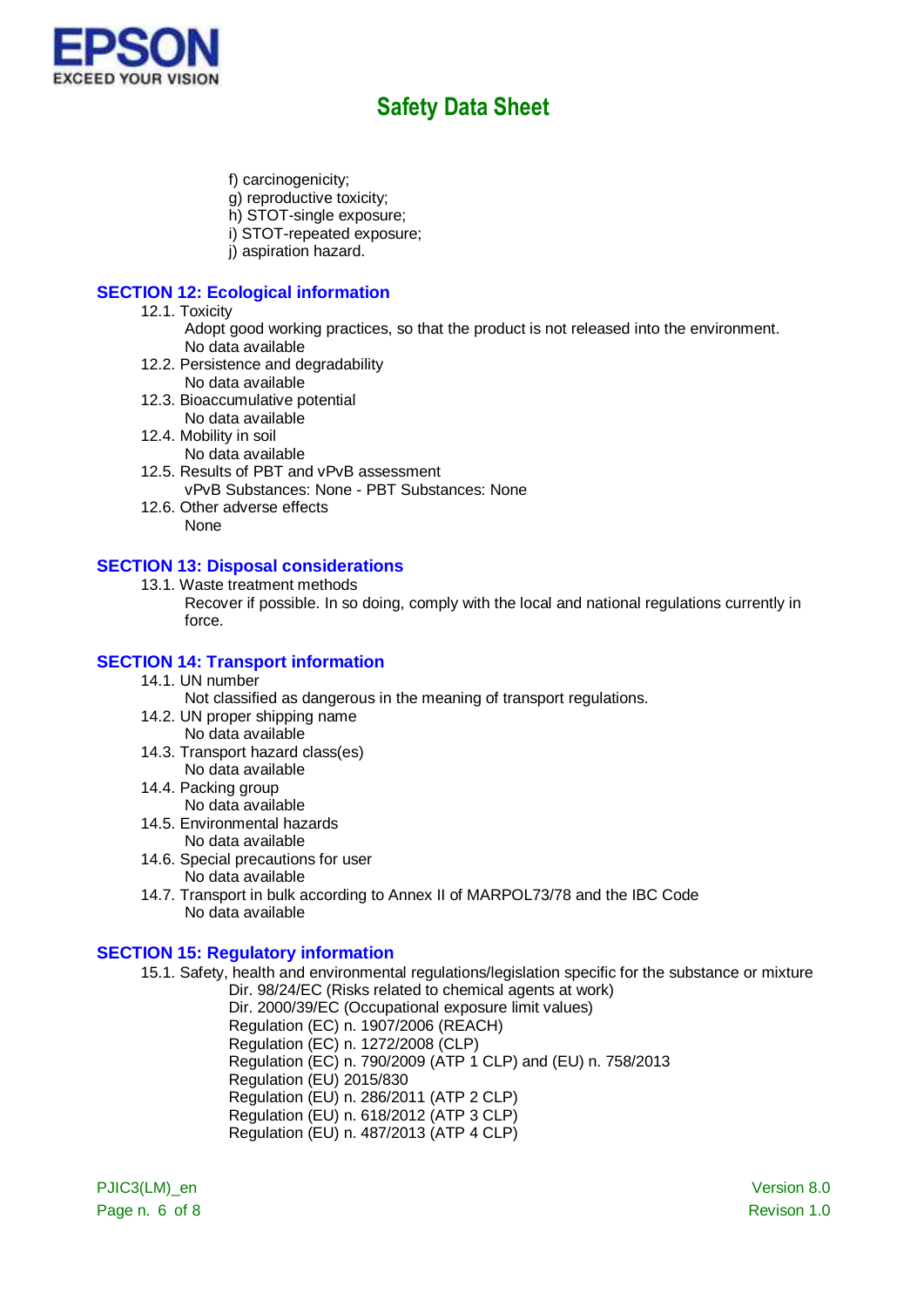

Regulation (EU) n. 944/2013 (ATP 5 CLP) Regulation (EU) n. 605/2014 (ATP 6 CLP) Restrictions related to the product or the substances contained according to Annex XVII

Regulation (EC) 1907/2006 (REACH) and subsequent modifications:

Restrictions related to the product:

No restriction.

Restrictions related to the substances contained:

No restriction.

Where applicable, refer to the following regulatory provisions :

Directive 2003/105/CE ('Activities linked to risks of serious accidents') and subsequent amendments.

Regulation (EC) nr 648/2004 (detergents). 1999/13/EC (VOC directive)

Provisions related to directives 82/501/EC(Seveso), 96/82/EC(Seveso II):

No data available

15.2. Chemical safety assessment No

### **SECTION 16: Other information**

Full text of phrases referred to in Section 3:

H318 Causes serious eye damage.

H302 Harmful if swallowed.

H315 Causes skin irritation.

H317 May cause an allergic skin reaction.

H400 Very toxic to aquatic life.

| <b>Hazard class and</b> | Code                | <b>Description</b>                   |
|-------------------------|---------------------|--------------------------------------|
| hazard category         |                     |                                      |
| Acute Tox, 4            | 3.1/4/Oral          | Acute toxicity (oral), Category 4    |
| Skin Irrit. 2           | 3.2/2               | Skin irritation, Category 2          |
| Eye Dam. 1              | 3.3/1               | Serious eye damage, Category 1       |
| Skin Sens. 1,1A,1B      | $3.4.2/1 - 1A - 1B$ | Skin Sensitisation, Category 1,1A,1B |
| Aquatic Acute 1         | 4.1/A1              | Acute aquatic hazard, category 1     |

This document was prepared by a competent person who has received appropriate training. Main bibliographic sources:

ECDIN - Environmental Chemicals Data and Information Network - Joint Research Centre, Commission of the European Communities

SAX's DANGEROUS PROPERTIES OF INDUSTRIAL MATERIALS - Eight Edition - Van Nostrand Reinold

CCNL - Appendix 1

Insert further consulted bibliography

The information contained herein is based on our state of knowledge at the above-specified date. It refers solely to the product indicated and constitutes no guarantee of particular quality. It is the duty of the user to ensure that this information is appropriate and complete with respect to

the specific use intended.

This Safety Data Sheet cancels and replaces any preceding release.

- ADR: European Agreement concerning the International Carriage of Dangerous Goods by Road.
- CAS: Chemical Abstracts Service (division of the American Chemical Society).
- CLP: Classification, Labeling, Packaging.

Page n. 7 of 8 Revison 1.0